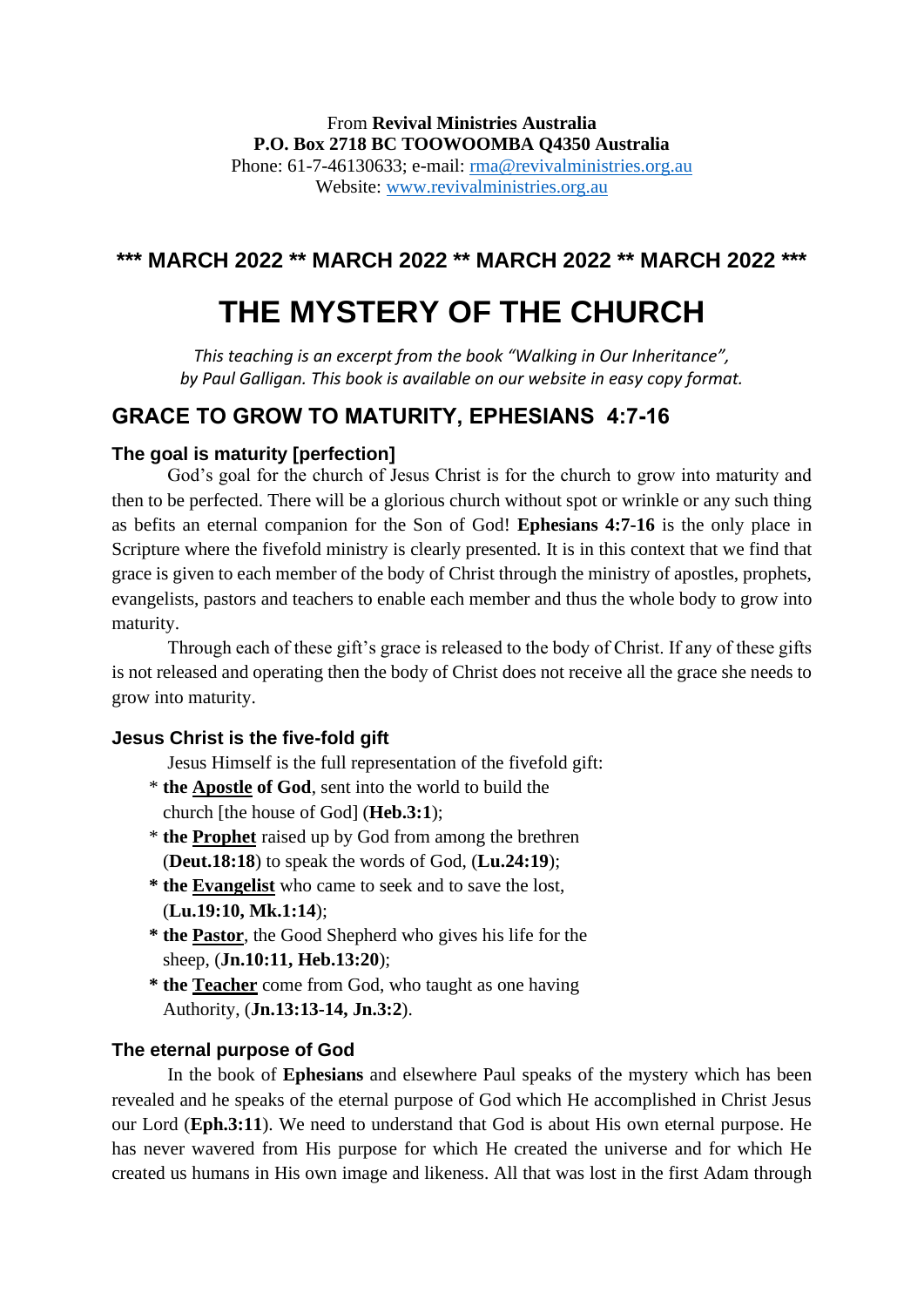sin has been regained by our Lord Jesus Christ, and much more. It is possible to see that these gifts were innate in the first Adam but were taken into captivity through Adam's sin and submission to the devil. God has always intended for the glorious church to be formed and raised up in the earth for His Son. God had always made provision for this to be possible but it took the death of Jesus and His descent into hell and His glorious ascension to fully release the means whereby God's purpose can be realised.

#### **Jesus is building His church through the fivefold**

Jesus Christ is the cornerstone of the church which is represented as a building. He is the foundation stone, a tried stone, a precious cornerstone, a sure foundation (**Isaiah 28:16**; **1Cor.3:11**). We are the living stones that are built upon Him to make up the walls of the temple of God in the Spirit (**1Pet 2:5 & Eph.2:22**). Jesus has given the ministries of the apostle, prophet, evangelist, pastor and teacher to enable His building work to go ahead and for the eternal purpose of God to be fulfilled.

# **Fivefold Ministry Brings the Body to Perfection**

#### **Three purposes of the fivefold**

*"For the equipping of the saints, for the work of the ministry, for the edifying of the body of Christ"* (**Eph.4:12**).

#### **1.** *For the equipping of the saints*

The fivefold ministry is given for the equipping [perfecting] of the saints. **Equipping**, *katartismos* (kat-ar-tis-moss); S.C.#2677 Greek: *a making fit, preparing, training, perfecting, making fully qualified for service*. In classical Greek the word is used for setting a bone during surgery [SFLB word wealth p1651]. The understanding of this word teaches us that the body of Christ must be set in order so that every part can function properly.

God intends for every member of the body of Christ to be equipped to function in the gifts and ministries God has given to each one. Obviously not all are destined to be fivefold ministers but everyone has specific works to fulfill. Until every saint is equipped to minister the body of Christ will not grow into maturity.

#### **2.** *For the work of the ministry*

The fivefold is given for the work of the ministry: each of the fivefold ministries must function. Much of the church does not receive the grace that has been given by Jesus the Head of the Church because apostles and often other fivefold ministers are not received. If I am called to be an apostle but I function only as a pastor in a local church then I am not doing the work of the ministry I am called to do. One of the wonderful restorations that is happening across the body of Christ worldwide is that the saints are being released into ministries because Jesus is raising up apostles and sending them to do the work of the ministry.

People already functioning in ministry are boldly stepping out into fivefold ministries as the Holy Spirit calls and separates particular people to these ministries. This is illustrated in the life of the apostle Paul who was not ordained to be an apostle until Acts 13 but he was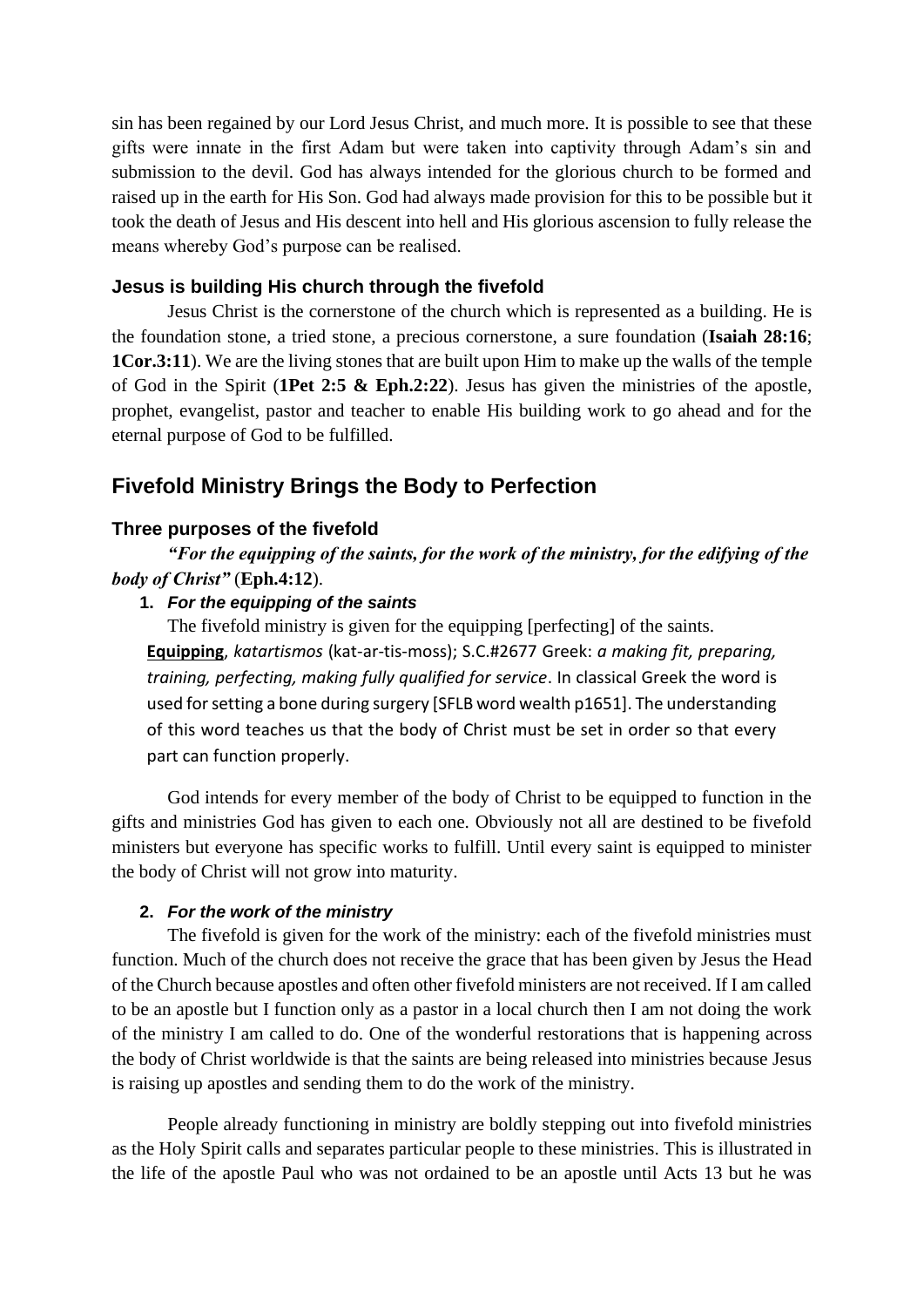already functioning in ministry prior to that. Even so many in ministry today will experience a change and begin to minister in another gifting. Currently many are functioning in pastoral eldership who are actually called into apostolic and prophetic ministries across the body of Christ.

#### **3.** *For the edifying of the body of Christ*

The fivefold is given for the edifying of the body of Christ, that is, the building up of the body [literally *building the house*]. Jesus promised in **Matthew 16:18** that He is building the church. How is He building the church? He is building the church through the fivefold ministry gift that He has given. This is why the restoration of all five ministries is crucial to the fulfilment of God's purposes. The glorious church which is to grow into maturity will not be built without the fivefold ministry gift fully restored and functioning. The apostolic gift needs to be restored so that the other gifts can begin to function in fullness.

#### **SIGNPOSTS OF MATURITY**

*"Till we all come to the unity of the faith and of the knowledge of the Son of God, to a perfect man, to the measure of the stature of the fullness of Christ"* **Eph.4:13.**

#### **1) The unity of the faith**

The first measure of maturity is the unity of the faith. This means we agree concerning the word of God. Such agreement is based upon receiving the apostles' doctrine, not adhering to the doctrines of men, whatever the church tradition may be. The first church continually devoted themselves to the apostles' doctrine (**Acts2:42**). Peter tells us *"that no prophecy of Scripture is of any private interpretation"* **2 Pet.1:20**. Unfortunately the church historically has divided on the basis of a particular leader's doctrine and often that doctrine is taught rather than the Scriptures. The emphasis has been on what the man said rather than what the Scripture says.

The unity of the faith is the holding fast of the faithful word that has been taught; it is adherence to sound doctrine in matters of faith and practice. *"Holding fast the faithful word as he has been taught, that he may be able, by sound doctrine, both to exhort and convict those who contradict"* **Titus 1:9**. The unity of the faith is having sound doctrine, that is, believing and living by the word of God. The unity of the faith is that faith [apostles' doctrine] *"which was once for all delivered to the saints"* (**Jude 3**). The apostle Jude exhorts us to contend earnestly for that faith: the doctrines given by the word of God through the apostles.

> *The first church devoted themselves to the apostles' doctrine. The last days church will only come to maturity in the faith as once again the apostles' doctrine is taught and received. It is only by the word of God that we can judge whether a particular doctrine or practice is of the Lord or not.*

## **2) The knowledge of the Son of God**

*We are to come to the 'knowledge of the Son of God', understanding all the references to the Son in Hebrews chapter one. We are to come to the knowledge of the mystery of godliness in 1 Timothy 3:16. The knowledge of the Son of God is understanding*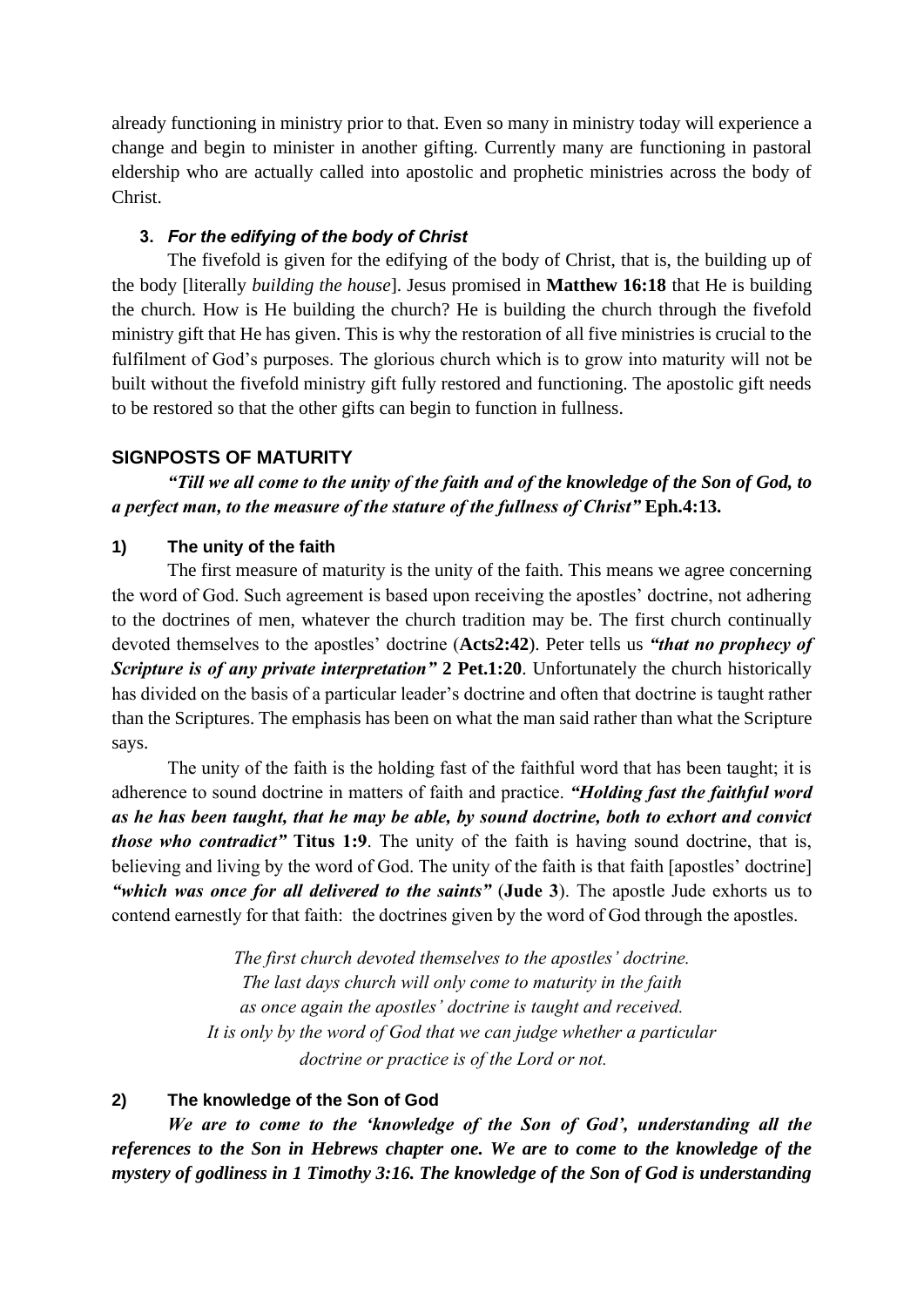*that God was manifested in the flesh, that God became a man in Jesus Christ* (**John 1:1 & 14**)*.* Jesus demonstrated His relationship with the Father in John's gospel, finally declaring to Philip *"If you have seen Me, you have seen the Father"* (**John 14:9**)*.*

# **3) Unto a perfect man**

The body of Christ is to become a mature man, conformed to the image of His Son (**Rom.8:29**) and knowing the word of righteousness (**Heb. 5:13**). We are to fix our eyes on Jesus, the author and perfecter of our faith (**Heb. 12:2**), and *"to press toward the goal for the prize of the upward call of God in Christ Jesus"* **Phil.3:14.** 

# **4) The measure of the stature of the fullness of Christ**

We are to be like Christ, the Anointed One, the Son of God, *"that He might be the firstborn among many brethren"* **Rom.8:29**. The church is the fullness of Him who fills the all in all (**Eph.1:23**). The glory of the Lord is the fullness of Christ manifest as He fills His church.

# **5) No longer like children** *…*

**"***That we should no longer be children, tossed to and fro and carried about with every wind of doctrine, by the trickery of men, in the cunning craftiness of deceitful plotting"* **Eph. 4:14.** It is time to grow up, living by the anointing that we have received. The anointing will teach us all things and will not lie (**1 Jn.2:20,27**). Jesus said in **Matthew 24:5** *"For many will come in My name, saying, 'I am the Christ', and deceive many."* Beware of false teachers; many will come in Christian ministry garb! We are to be established and rooted in the faith, not led astray by philosophy and vain deceit (**Col. 2:6-8**). We are to be strongly founded and grounded on the Rock and in the Word of God. What does **Matthew 7:24-27** teach us? We are all to look to Jesus, not to any man, and to obey His word.

# **6) Speaking the truth in love**

**"***But speaking the truth in love***" Eph. 4:15a**. Disciples growing into maturity no longer involve themselves in gossip or back-biting; they do not speak behind another's back; rather we speak the truth in love! The maturing church is a body of people growing in relationship. For relationships to grow in godliness and true Christian love, the truth needs to be spoken in love one to the other. There is no place for criticism of one another. If a problem arises among brethren and is dealt with according to the guidelines of Scripture, then the love will cover a multitude of sins (**1Pet.4:8**).

# **7) Growing up in all aspects into Christ**

*"May grow up in all things into Him who is the head, Christ"* **Eph.4:15b.** The Christian individually and the church corporately are to grow. Every aspect of our lives is to measure up to God's word as the work of grace is completed in us. We are to be found in Christ [Anointed One] not having a righteousness of our own, but having the righteousness that comes through faith in Him (Phil.3:9). Everything we do in word or deed, we are to do *"all in the name of the Lord Jesus, giving thanks to God the Father through Him"* **Col.3:17.**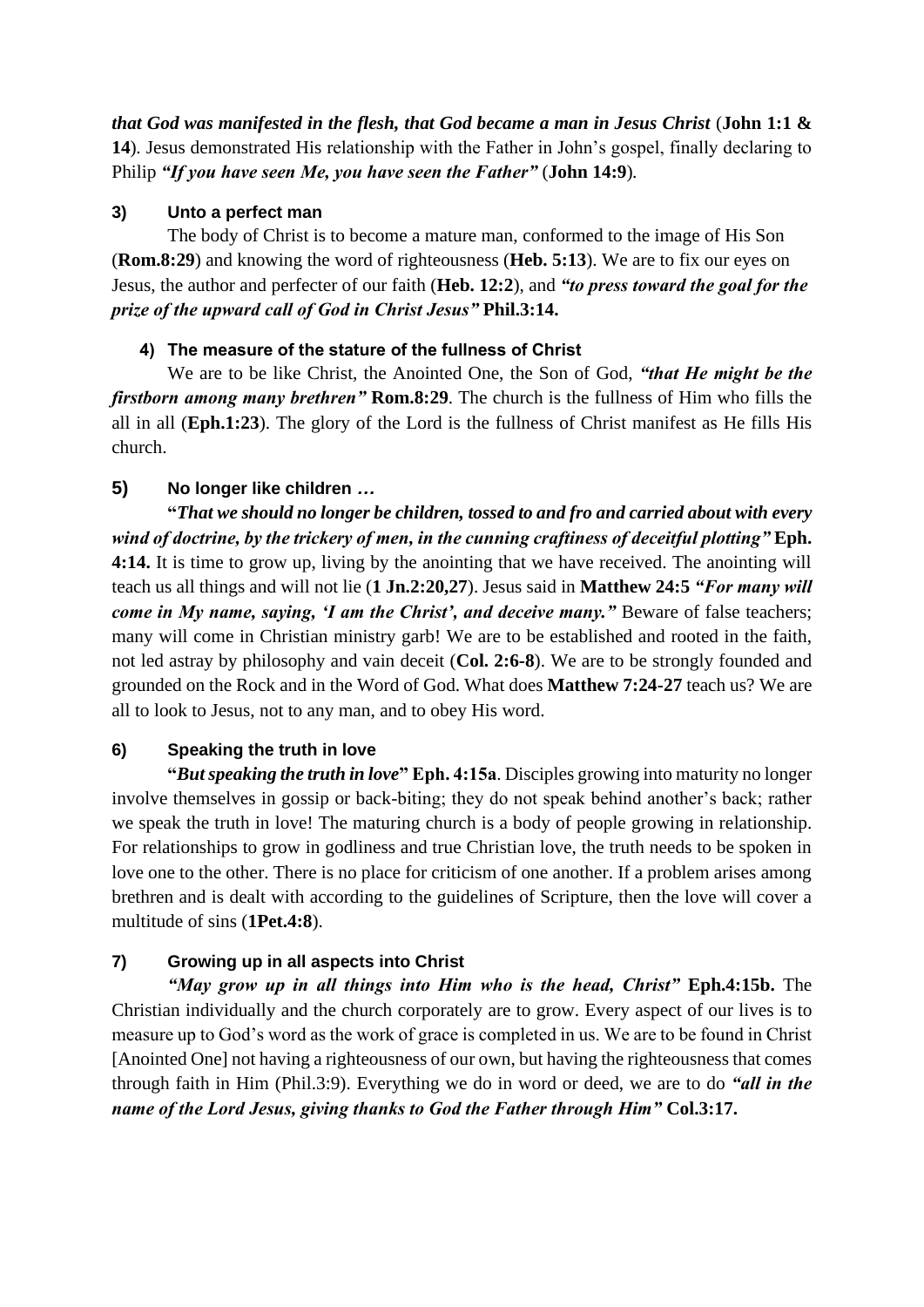#### **8)** *God's love revealed in the mature church*

*"From whom the whole body, joined and knit together by what every joint supplies according to the effective working by which every part does its share, causes growth of the body for the edifying of itself in love*" Eph. 4:16. This is a powerful picture of the mature church; notice the key characteristic of the mature church is LOVE, God's kind of love, sacrificial, self-giving love! The mature church is mature because every part functions effectively, having been joined and knit together – true unity, having become one! Each part and every joint [in the body a joint is where two members are able to fully cooperate to function] supplies life and every part works for the up-building of the whole. All of this life flows from the Head, our Lord Jesus Christ.

#### **THE CHURCH MANIFEST**

#### **We are the house of God**

'We are the house of God' (**Heb. 3:6**) and Jesus Christ is the Son over God's house. *"He shall build the temple of the LORD"* **Zech. 6:12**. *"When He ascended on high, He led captivity captive, and gave gifts to men"* **Eph. 4:8**. He gave these gifts to 'build up the body of Christ' (**Eph.4:12**). The church is to come into maturity [perfection], to be the expression of His glory in the earth, *"that the world may know that You have sent Me"* (**Jn 17:22-24**). *"That He might present her to Himself a glorious church, not having spot or wrinkle or any such thing, but that she should be holy and without blemish"* **Eph.5:27**. God has glorious intentions for the church: she is the body of Christ.

Through the church God intends to reveal His Son. For this to eventuate there will be a full restoration of apostolic ministry along with all the ministry gifts. This is happening in our day and is being quickened for God intends a quick work to be done in the last days (**Is. 60:21- 22**).

One of the key roles of the apostle working in tandem with the prophet is to lay a foundation for the church of Jesus (**Eph.2:20**). Such a foundation releases the other ministries of evangelist, pastor and teacher to function fully and thus the saints are properly ministered to and raised up to function in the body. The apostle is responsible for doctrine [that is, accurately teaching the word of God] and for the building strategy. Paul says he was a wise master builder (**1 Cor.3:10**). God reveals to the apostle how to lay the foundation; others are to build on it. The prophet has a role alongside of the apostle and together they provide a firm foundation in Christ for the training and equipping of the saints and the raising up of other ministries. The house of God will be built.

#### **It is written**

*"All Scripture is given by inspiration of God and is profitable for doctrine, for reproof, for correction, for instruction in righteousness, that the man of God may be complete, thoroughly equipped for every good work"* **2 Tim.3:16-17**. Much of that which we have inherited as 'church' is not according to the Scripture. One Bible translator refers to the church in the book of Acts as the 'young church'. He suggests that the church that developed in history is the older and therefore more mature church and that the structures and practices that have developed in church history are those of a mature church. This is not the case!